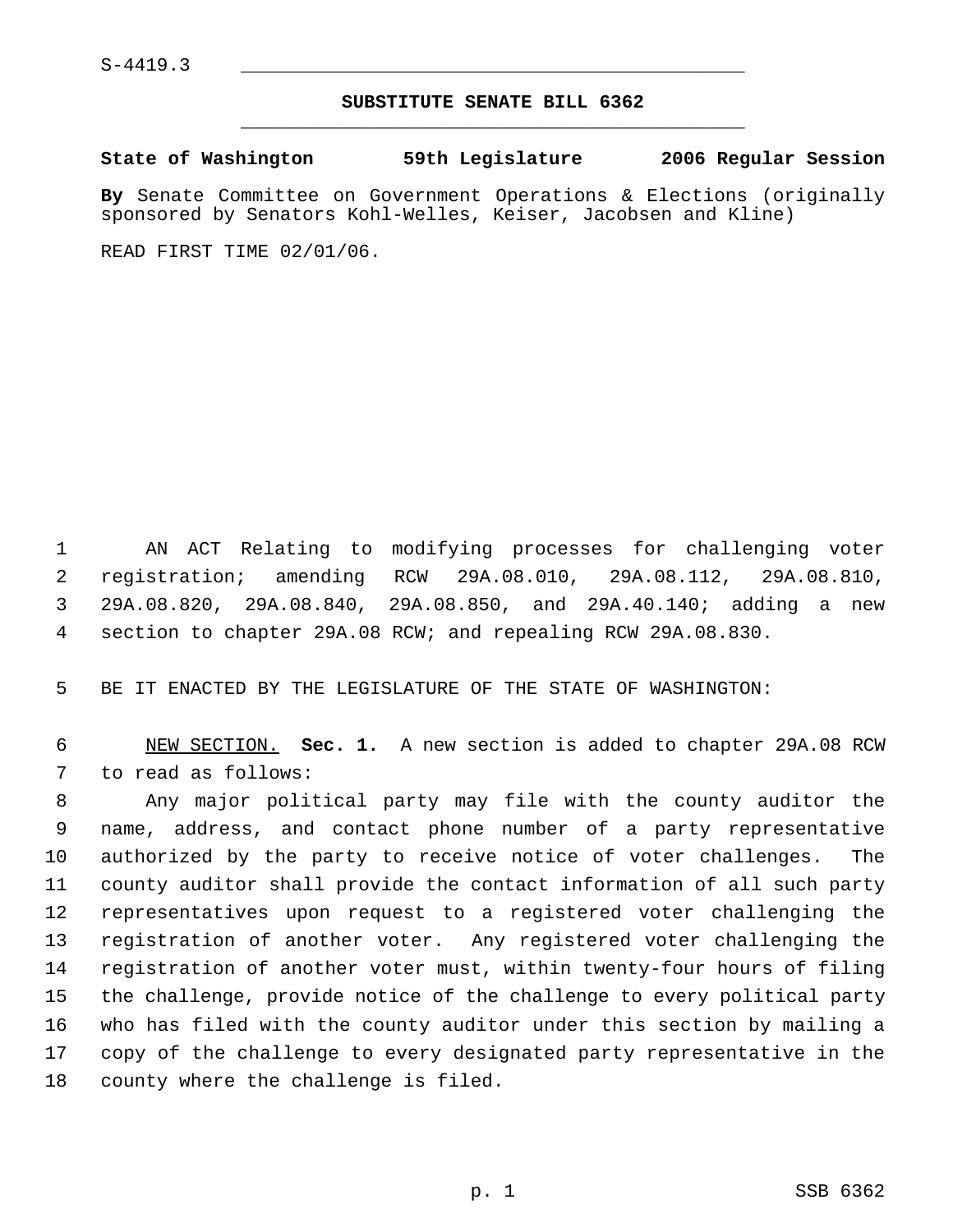**Sec. 2.** RCW 29A.08.010 and 2005 c 246 s 2 are each amended to read as follows:

 As used in this chapter: "Information required for voter registration" means the minimum information provided on a voter registration application that is required by the county auditor in order to place a voter registration applicant on the voter registration rolls. This information includes:

8 (1) Name;

(2) Residential address;

(3) Mailing address, if different from the residential address;

(4) Date of birth;

12 ( $(\langle 4 \rangle)$ ) (5) Washington state driver's license number or Washington state identification card number, or the last four digits of the applicant's Social Security number if the applicant does not have a Washington state driver's license or Washington state identification card;

17 ( $(\overline{5})$ ) (6) A signature attesting to the truth of the information provided on the application; and

19  $((+6))$   $(7)$  A check or indication in the box confirming the individual is a United States citizen.

 If the individual does not have a driver's license, state identification card, or Social Security number, the registrant must be issued a unique voter registration number in order to be placed on the voter registration rolls. All other information supplied is ancillary and not to be used as grounds for not registering an applicant to vote. Modification of the language of the official Washington state voter registration form by the voter will not be accepted and will cause the rejection of the registrant's application.

 **Sec. 3.** RCW 29A.08.112 and 2005 c 246 s 6 are each amended to read as follows:

 No person registering to vote, who meets all the qualifications of a registered voter in the state of Washington, shall be disqualified because ((of a nontraditional address being used as a residence address. Voters using such an)) he or she lacks a traditional residential address. A voter who lacks a traditional residential address will be registered and assigned to a precinct based on the 37 location provided((<del>. Voters without a traditional address will be</del>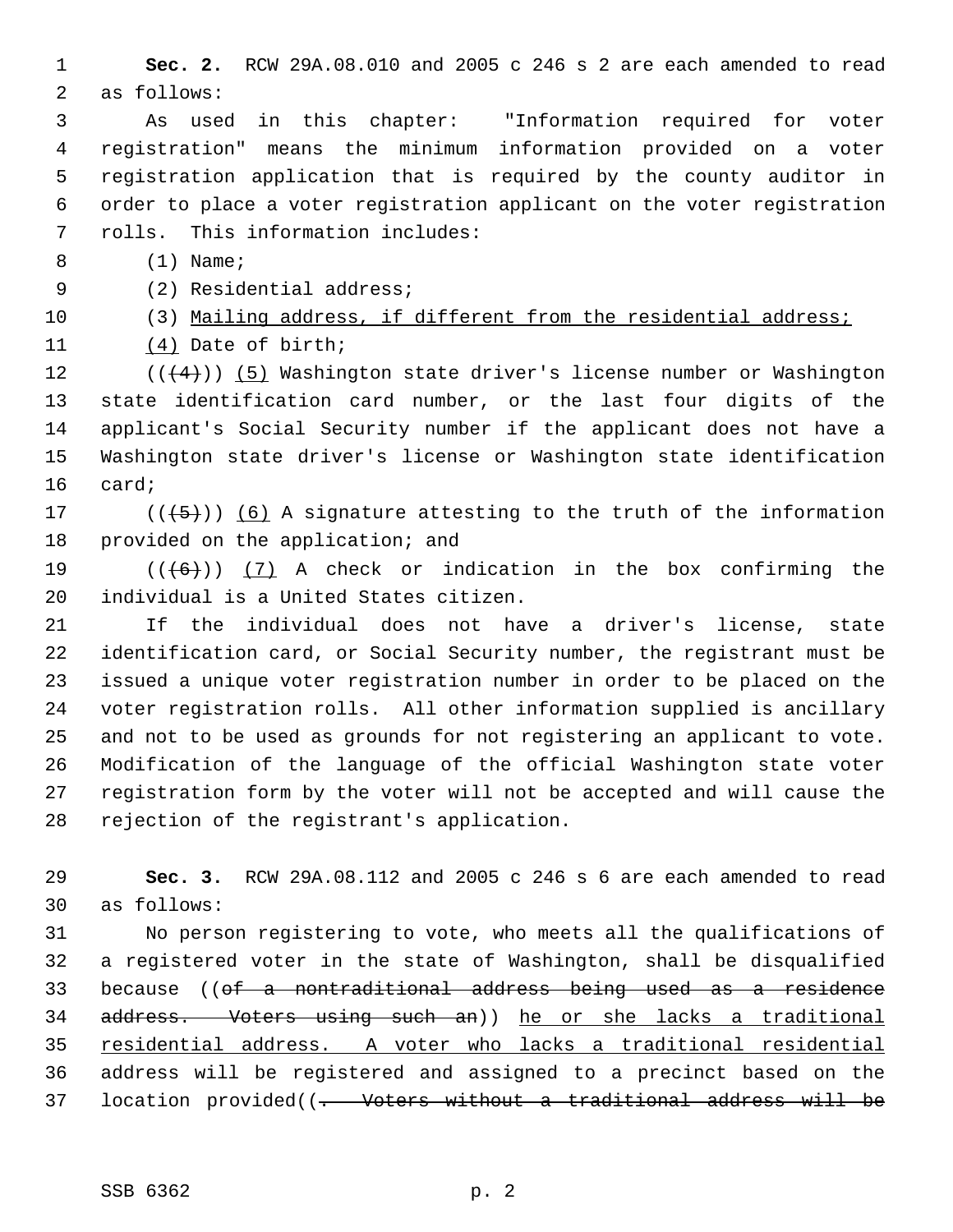1 registered at the)), and has the option of using the address of a county courthouse, city hall, or other public building near the area 3 that the voter considers his or her residence. ((Registering at a nontraditional address will not disqualify a voter from requesting ongoing absentee voter status if the voter designates a valid mailing address.)

7 For the purposes of this section, (("nontraditional address" 8 includes)) a voter who resides in a shelter( $(\sigma)$ ), park( $(\sigma)$ ), motor 9 home, marina, or other identifiable location( $(\sigma)$ ) that the voter deems to be his or her residence lacks a traditional address. A voter who registers under this section must provide a valid mailing address, and must still meet the requirement in Article VI, section 1 of the state 13 Constitution that he or she live in the area for at least thirty days before the election.

 A person who has a traditional residential address must use that address for voter registration purposes and is not eligible to register under this section.

 **Sec. 4.** RCW 29A.08.810 and 2003 c 111 s 253 are each amended to read as follows:

 (1) Registration of a person as a voter is presumptive evidence of 21 his or her right to vote ((at any primary or election, general or special. A person's right to vote may be challenged at the polls only 23 by a precinct judge or inspector. A challenge may be made only upon 24 the belief or knowledge of the challenging officer that the voter is unqualified. The challenge must be supported by evidence or testimony given to the county canvassing board under RCW 29A.08.820 and may not be based on unsupported allegations or allegations by anonymous third 28 parties. The identity of the challenger, and any third person involved 29 in the challenge, shall be public record and shall be announced at the 30 time the challenge is made.

 Challenges initiated by a registered voter must be filed not later than the day before any primary or election, general or special, at the 33 office of the appropriate county auditor. A challenged voter may properly transfer or reregister until three days before the primary or election, general or special, by applying personally to the county auditor. Challenges may also be initiated by the office of the county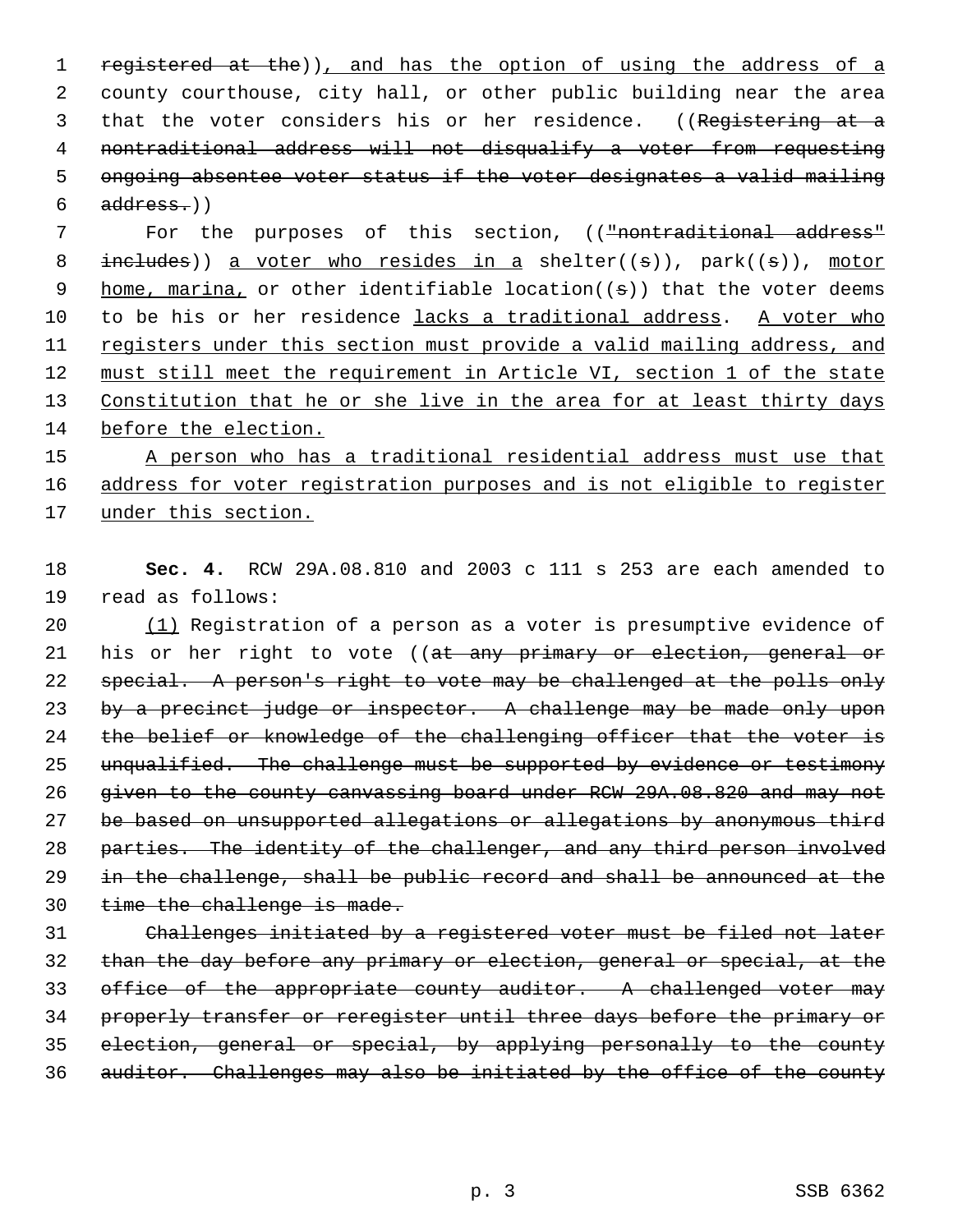prosecuting attorney and must be filed in the same manner as challenges 2 initiated by a registered voter)). A challenge to the person's right to vote must be based on personal knowledge of one of the following: (a) The challenged voter has been convicted of a felony and the voter's civil rights have not been restored; (b) The challenged voter has been judicially declared ineligible to vote due to mental incompetency; (c)(i) The challenged voter does not live at the residential address provided, in which case the challenger must provide the challenged voter's actual residence; or (ii) The residential address provided does not constitute a 12 residential address, in which case the challenger must submit evidence

 that he or she exercised due diligence to personally verify that the address provided is not a residence, including: (A) At least one visit to the address listed by the challenger to personally contact persons 16 residing or employed at the address to determine whether the voter resides at the address; (B) a search by the challenger of the appropriate local telephone directory to determine whether the voter maintains a telephone listing at the address provided; and (C) a search by the challenger of county auditor property records to determine the ownership of the property where the listed residential address is located;

## (d) The challenged voter will not be eighteen years of age by the next election; or

(e) The challenged voter is not a citizen of the United States.

 (2) A person's right to vote may be challenged: By another registered voter or the county prosecuting attorney if the challenge is 28 filed anytime other than election day, or by the poll site judge or inspector if the challenge is filed on election day.

 (3) The challenger must file a signed affidavit subject to the penalties of perjury swearing that, to his or her personal knowledge and belief, the challenged voter either is not qualified to vote or does not reside at the address given on his or her voter registration record based on one of the reasons allowed in subsection (1) of this section. The challenger must provide the factual basis for the challenge in the signed affidavit. The challenge may not be based on unsupported allegations or allegations by anonymous third parties. All documents pertaining to the challenge are public records.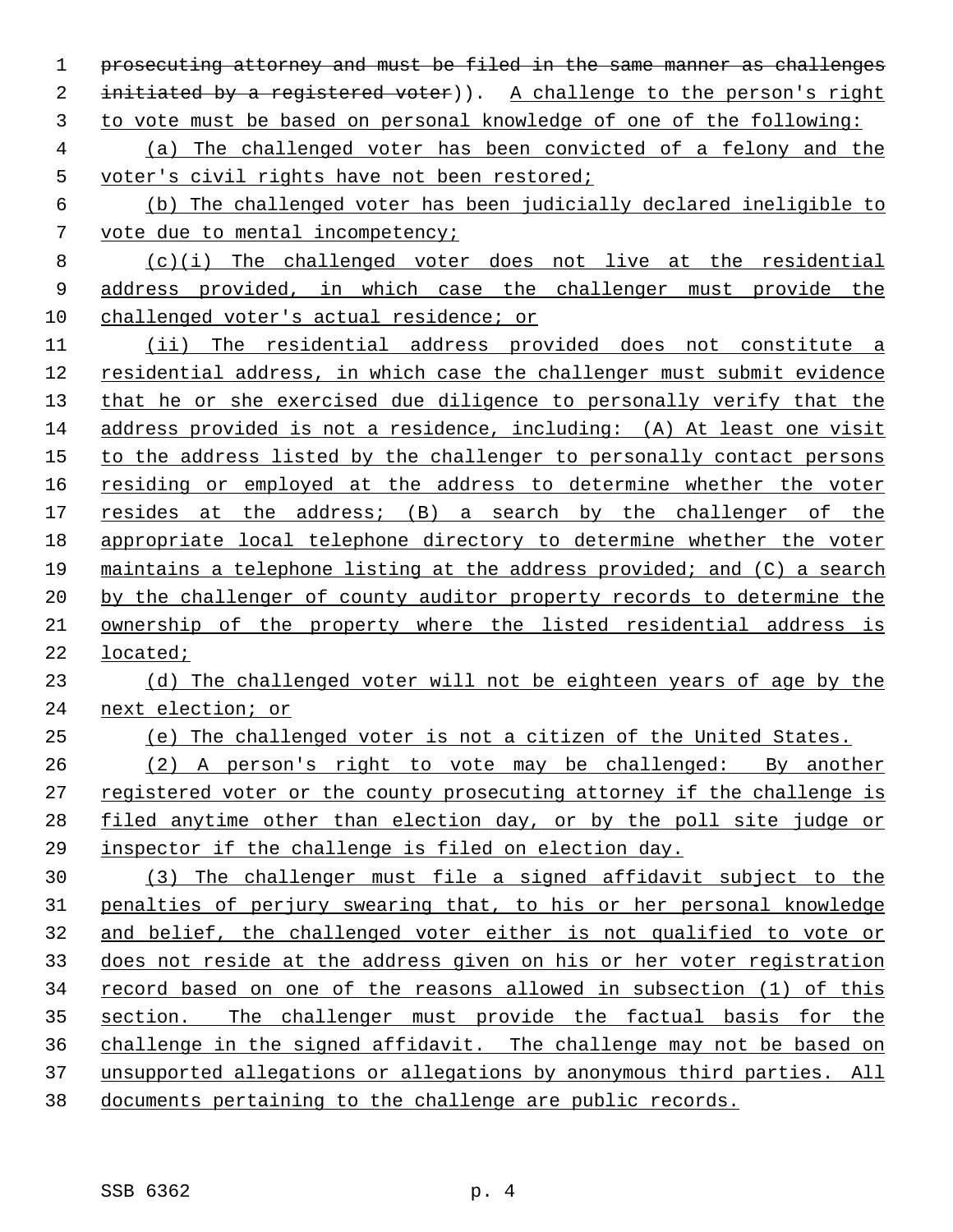(4) Challenges based on a felony conviction under RCW 29A.08.520 must be heard according to RCW 29A.08.520 and rules adopted by the secretary of state.

 **Sec. 5.** RCW 29A.08.820 and 2003 c 111 s 254 are each amended to read as follows:

 ((When the right of a person has been challenged under RCW 29A.08.810 or 29A.08.830(2), the challenged person shall be permitted to vote a ballot which shall be placed in a sealed envelope separate 9 from other voted ballots. In precincts where voting machines are used, any person whose right to vote is challenged under RCW 29A.08.810 or 29A.08.830(2) shall be furnished a paper ballot, which shall be placed 12 in a sealed envelope after being marked. Included with the challenged 13 ballot shall be (1) an affidavit filed under RCW 29A.08.830 challenging 14 the person's right to vote or (2) an affidavit signed by the precinct election officer and any third party involved in the officer's 16 challenge and stating the reasons the voter is being challenged. The sealed ballots of challenged voters shall be transmitted at the close 18 of the election to the canvassing board or other authority charged by 19 law with canvassing the returns of the particular primary or election. The county auditor shall notify the challenger and the challenged voter, by certified mail, of the time and place at which the county canvassing board will meet to rule on challenged ballots. If the 23 challenge is made by a precinct election officer under RCW 29A.08.810, 24 the officer must appear in person before the board unless he or she has received written authorization from the canvassing board to submit an 26 affidavit supporting the challenge. If the challenging officer has based his or her challenge upon evidence provided by a third party, that third party must appear with the challenging officer before the canvassing board, unless he or she has received written authorization from the canvassing board to submit an affidavit supporting the challenge. If the challenge is filed under RCW 29A.08.830, the challenger must either appear in person before the board or submit an affidavit supporting the challenge. The challenging party must prove to the canvassing board by clear and convincing evidence that the challenged voter's registration is improper. If the challenging party fails to meet this burden, the challenged ballot shall be accepted as 37 valid and counted. The canvassing board shall give the challenged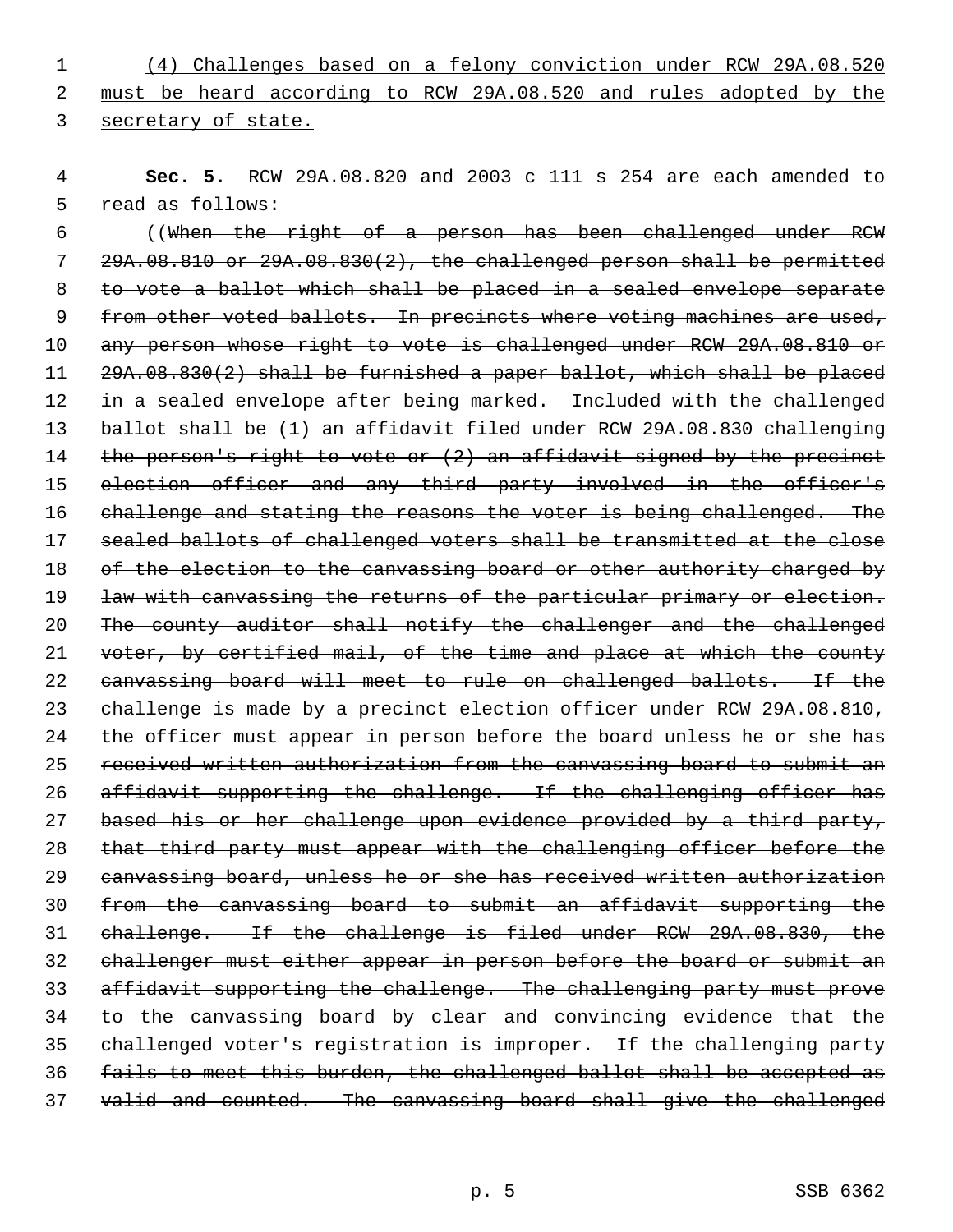1 voter the opportunity to present testimony, either in person or by affidavit, and evidence to the canvassing board before making their determination. All challenged ballots must be determined no later than 4 the time of canvassing for the particular primary or election. The 5 decision of the canvassing board or other authority charged by law with canvassing the returns shall be final. Challenges of absentee ballots 7 shall be determined according to RCW 29A.40.140.)) (1) Challenges initiated by a registered voter against a voter who registered to vote 9 less than sixty days before the election, or who changed residence less than sixty days before the election without transferring his or her registration, must be filed not later than ten days before any primary or election, general or special, at the office of the appropriate 13 county auditor. Challenges initiated by a registered voter against any other voter must be filed not later than forty-five days before the 15 election. Challenges initiated by the office of the county prosecuting 16 attorney must be filed in the same manner as challenges initiated by a registered voter.

 (2)(a) If the challenge is filed within forty-five days before an election at which the challenged voter is eligible to vote, a notation 20 of the challenge must be made in the poll book or voter registration system, and the county canvassing board presides over the hearing.

 (b) If the challenge is filed before the challenged voter's ballot 23 is received, the ballot must be treated as a challenged ballot. A challenged ballot received at a polling place must be placed in a sealed envelope separate from other voted ballots.

 (c) If the challenge is filed after the challenged voter's ballot is received, the challenge cannot affect the current election.

 (3) If the challenge is filed at least forty-five days before an election at which the challenged voter is eligible to vote, the county auditor presides over the hearing.

 **Sec. 6.** RCW 29A.08.840 and 2003 c 111 s 256 are each amended to read as follows:

 ((All challenges of voter registration under RCW 29A.08.830 made thirty days or more before a primary or election, general or special, shall be delivered to the appropriate county auditor who shall notify the challenged voter, by certified mail, that his or her voter registration has been challenged.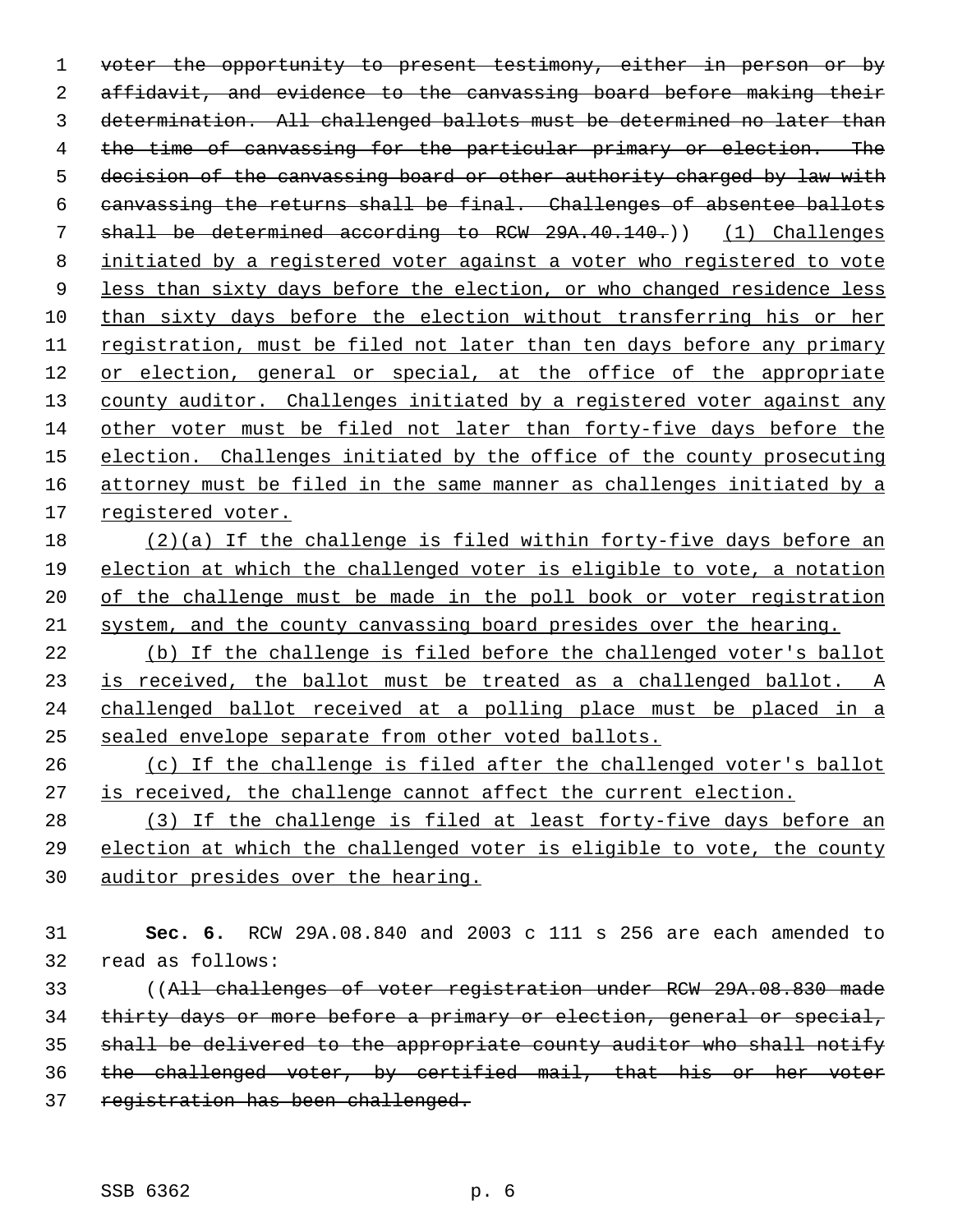1 The notification shall be mailed to the address at which the 2 challenged voter is registered, any address provided by the challenger 3 under RCW 29A.08.830, and to any other address at which the individual 4 whose registration is being challenged is alleged to reside or at which 5 the county auditor would reasonably expect that individual to receive 6 notice of the challenge of his or her voter registration. Included in 7 the notification shall be a request that the challenged voter appear at 8 a hearing to be held within ten days of the mailing of the request, at 9 the place, day, and hour stated, in order to determine the validity of 10 his or her registration. The challenger shall be provided with a copy 11 of this notification and request. If either the challenger or the 12 challenged voter is unable to appear in person, he or she may file a 13 reply by means of an affidavit stating under oath the reasons he or she 14 believes the registration to be invalid or valid.

15 15 If both the challenger and the challenged voter file affidavits 16 instead of appearing in person, an evaluation of the affidavits by the 17 county auditor constitutes a hearing for the purposes of this section. 18 The county auditor shall hold a hearing at which time both parties 19 may present their facts and arguments. After reviewing the facts and 20 arguments, including any evidence submitted by either side, the county 21 auditor shall rule as to the validity or invalidity of the challenged 22 registration. His or her ruling is final subject only to a petition 23 for judicial review by the superior court under chapter 34.05 RCW. If 24 either party, or both parties, fail to appear at the meeting or fail to 25 file an affidavit, the county auditor shall determine the status of the 26 registration based on his or her evaluation of the available facts.)) 27 (1) If the challenge is not in proper form or the factual basis for the 28 challenge does not meet the legal grounds for a challenge, the county 29 auditor may dismiss the challenge and notify the challenger of the 30 reasons for the dismissal. A challenge is not in proper form if it is 31 incomplete on its face or does not substantially comply with the form 32 issued by the secretary of state.

 (2) If the challenge is in proper form and the factual basis meets the legal grounds for a challenge, the county auditor must notify the challenged voter and provide a copy of the affidavit. The county auditor shall also provide to each party representative a copy of all materials provided to the challenged voter. If the challenge is to the 38 residential address provided by the voter, the challenged voter must be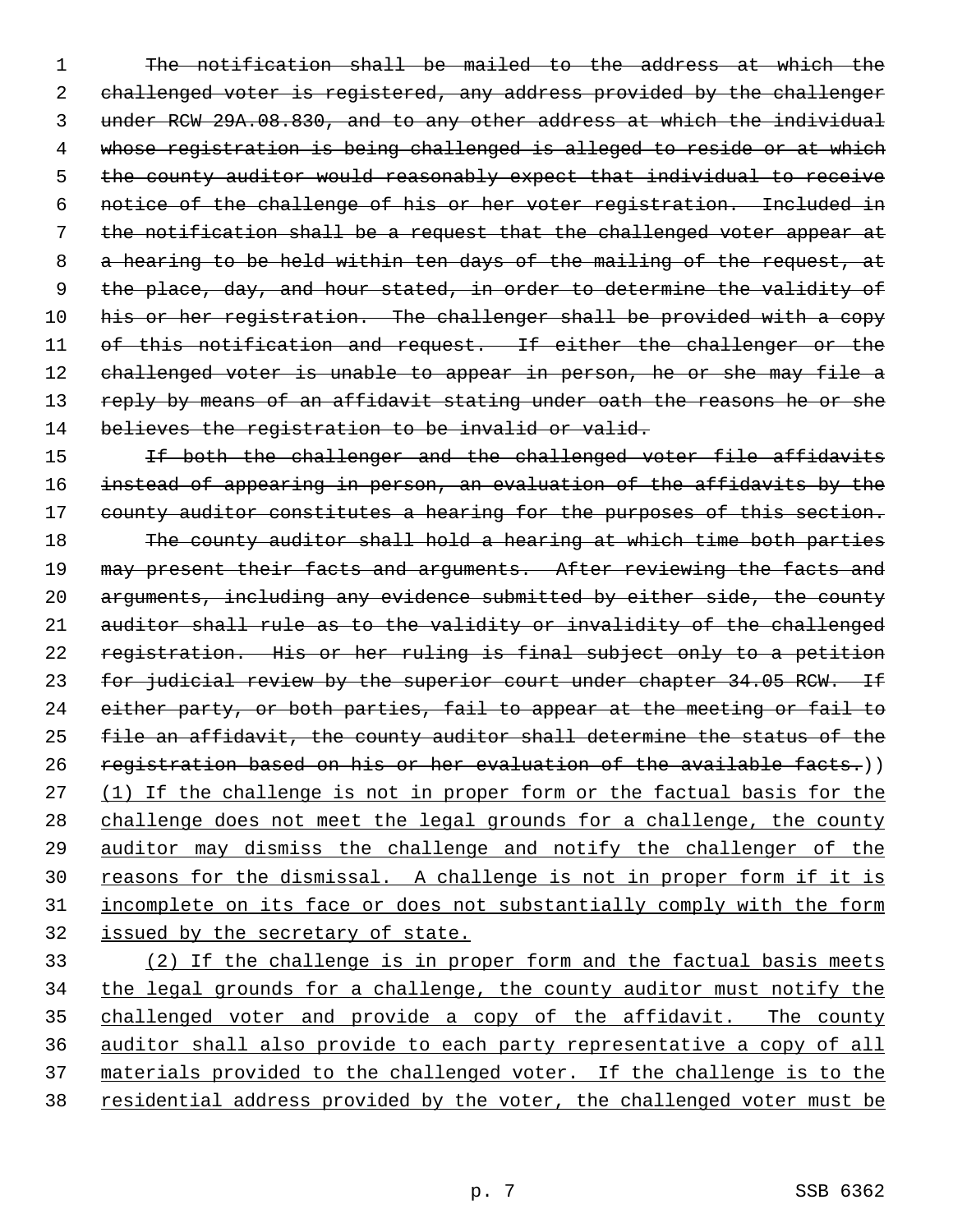provided notice of the exceptions allowed in RCW 29A.08.112 and 29A.04.151, and Article VI, section 4 of the state Constitution. A challenged voter may transfer or reregister until the day before the election. The county auditor must schedule a hearing and notify the challenger and the challenged voter of the time and place for the hearing.

 (3) All notice must be by certified mail to the address provided in the voter registration record, and any other addresses at which the 9 challenged voter is alleged to reside or the county auditor reasonably expects the voter to receive notice. The challenger and challenged 11 voter may either appear in person or submit testimony by affidavit.

 (4) The challenger has the burden to prove by clear and convincing evidence that the challenged voter's registration is improper. The challenged voter must be provided a reasonable opportunity to respond. If the challenge is to the residential address provided by the voter, 16 the challenged voter may provide evidence that he or she resides at the location described in his or her voter's registration records, or meets one of the exceptions allowed in RCW 29A.08.112 or 29A.04.151, or Article VI, section 4 of the state Constitution. If either the challenger or challenged voter fails to appear at the hearing, the challenge must be resolved based on the available facts.

 (5) If the challenge is based on an allegation under RCW 23 29A.08.810(1) (a), (b), (d), or (e) and the canvassing board sustains the challenge, the challenged ballot shall not be counted. If the challenge is based on an allegation under RCW 29A.08.810(1)(c) and the canvassing board sustains the challenge, the board shall permit the voter to correct his or her voter registration and any races and ballot measures on the challenged ballot that the voter would have been qualified to vote for had the registration been correct shall be counted.

 (6) If the challenger fails to prove by clear and convincing evidence that the registration is improper, the challenge must be dismissed and the pending challenged ballot must be accepted as valid. Challenged ballots must be resolved before certification of the election. The decision of the county auditor or canvassing board is final subject only to judicial review by the superior court under chapter 34.05 RCW.